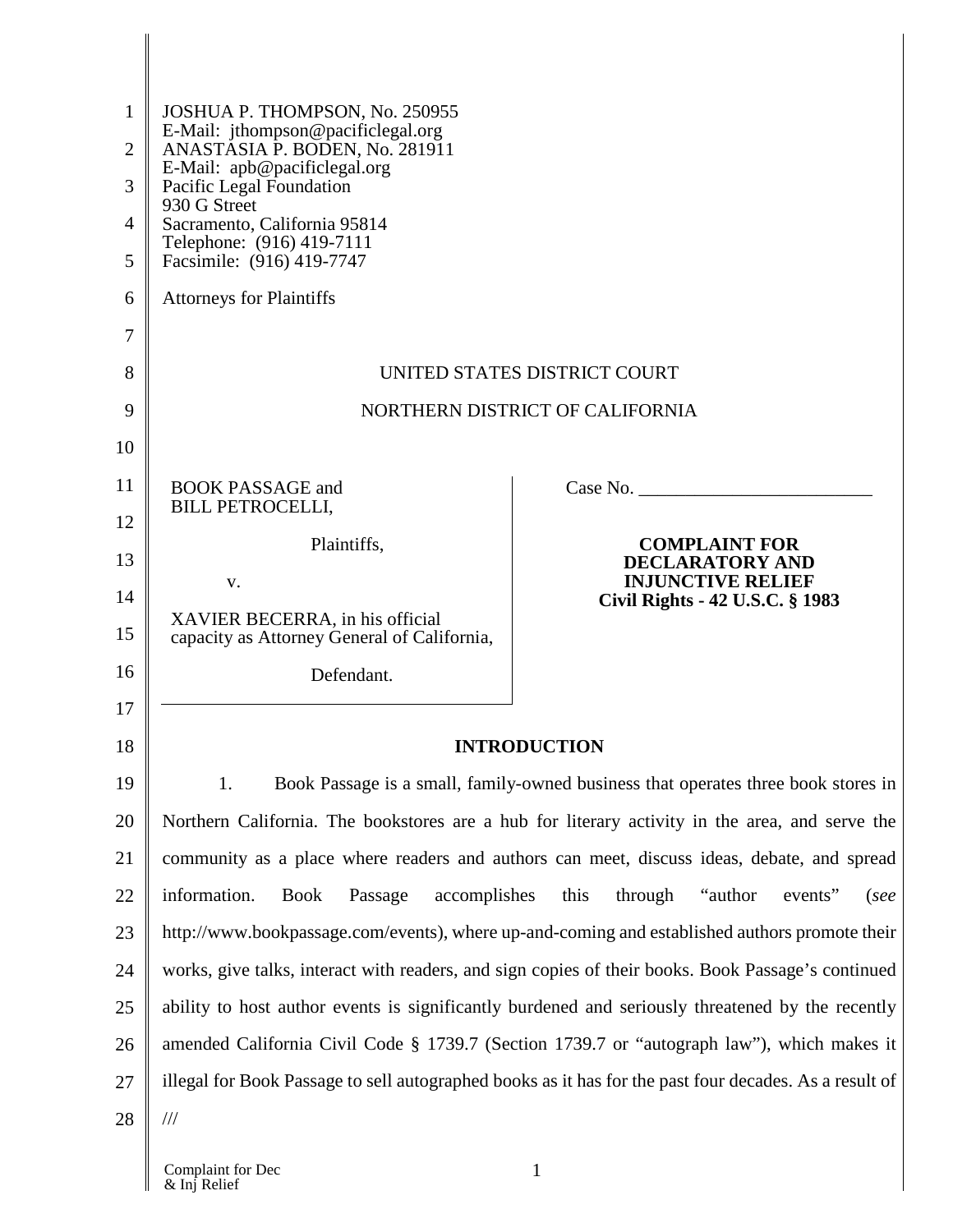this newly amended law, Book Passage, and its owner, Bill Petrocelli, are threatened with onerous compliance obligations and potentially ruinous fines if they continue to sell autographed books.

3 4 5 6 7 8 9 10 11 12 13 2. Section 1739.7 requires that for each autographed book that Plaintiffs offer or sell (for at least \$5.00), Plaintiffs must provide a "certificate of authenticity," which must include, among other things, a description of the book, the identity of the person who signed it, as well as the identity of third parties (witnesses to the autograph and the identity of the person from whom Plaintiffs obtained the book), along with additional record-keeping minutiae (date of sale, whether Plaintiff witnessed the autograph, insurance information, and more). Plaintiffs must maintain copies of these certificates for at least seven years. And any violation of these requirements—even if no intentional or reckless wrongdoing exists—subjects Plaintiffs to actual damages, plus a civil penalty in an amount equal to 10 times actual damages, plus court costs, plus reasonable attorney's fees, plus interest, plus expert witness fees. The law also allows a court, in its discretion, to award additional damages based on its determination of the "egregiousness" of the conduct.

14 15 16 17 18 19 20 21 3. This law violates the First Amendment because it burdens the ability of Book Passage and Mr. Petrocelli, as well as other booksellers, to provide a forum for authors and their readers; and to disseminate books, including books that may be autographed, dedicated, or otherwise inscribed by authors. It is also unconstitutionally overbroad, because it burdens a vast amount of protected speech. The law violates the Equal Protection Clause of the Fourteenth Amendment because it imposes its onerous burdens on booksellers while irrationally and arbitrarily exempting pawn shops and certain online retailers. Plaintiffs therefore bring this lawsuit to vindicate their rights under the First and Fourteenth Amendments to the United States Constitution.

22

1

2

# **JURISDICTION AND VENUE**

23 24 25 4. Plaintiffs Book Passage and William (Bill) Petrocelli bring this civil-rights lawsuit pursuant to 42 U.S.C. § 1983, for the violations of rights secured by the First and Fourteenth Amendments to the United States Constitution.

26 27 28 5. Jurisdiction over Plaintiffs' claims for declaratory and injunctive relief is proper under 28 U.S.C. §§ 1331 (federal question jurisdiction), 1343 (civil rights jurisdiction), and 2201- 2202 (the Declaratory Judgment Act).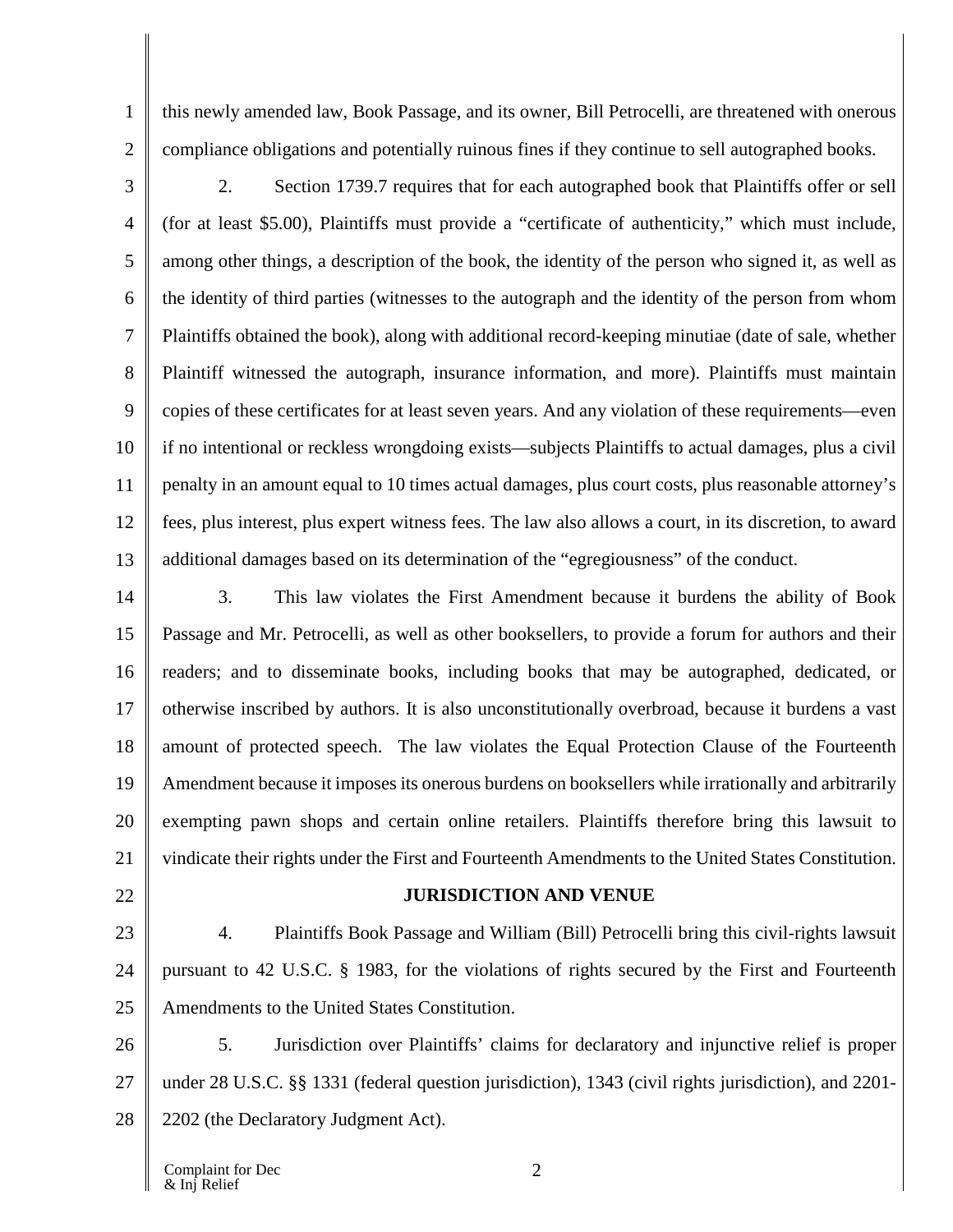| $\mathbf{1}$   | Venue is proper in this Court under $28$ U.S.C. § 1391(b)(2), on the ground that all<br>6.              |
|----------------|---------------------------------------------------------------------------------------------------------|
| $\overline{2}$ | or a substantial part of the acts giving rise to Plaintiffs' claims took place in the Northern District |
| 3              | of California.                                                                                          |
| $\overline{4}$ | <b>INTRADISTRICT ASSIGNMENT</b>                                                                         |
| 5              | 7.<br>Intradistrict venue is proper in the San Francisco or Oakland divisions of this District          |
| 6              | Court under Local Court Rule 3-2(d), because all of the acts giving rise to Plaintiffs' claims          |
| $\tau$         | occurred in San Francisco and Marin Counties.                                                           |
| 8              | <b>PARTIES</b>                                                                                          |
| 9              | <b>Plaintiffs</b>                                                                                       |
| 10             | 8.<br>Book Passage is an S-corporation incorporated under the laws of the State of                      |
| 11             | California. It has locations in Corte Madera, San Francisco, and Sausalito, California. Book Passage    |
| 12             | hosts author book-signing events throughout the greater San Francisco Bay Area over 700 times a         |
| 13             | year, and also runs a "Signed First Editions Book Club."                                                |
| 14             | 9.<br>Bill Petrocelli is a United States citizen and a resident of Mill Valley, California.             |
| 15             | Along with his wife Elaine, he is co-owner of Book Passage. Mr. Petrocelli is an author himself,        |
| 16             | and has written three books, with a fourth slated to be published next year.                            |
| 17             | <b>Defendant</b>                                                                                        |
| 18             | 10.<br>Defendant Xavier Becerra is the Attorney General of the State of California.                     |
| 19             | Mr. Becerra is the chief law officer of the State and is responsible for enforcing the challenged law.  |
| 20             | Mr. Becerra has the authority to enjoin, fine, and otherwise prohibit Plaintiffs from selling their     |
| 21             | signed books in and from the State of California. In all of his actions and omissions alleged herein,   |
| 22             | Mr. Becerra is acting under the color of state law and is being sued in his official capacity, pursuant |
| 23             | to Ex parte Young, 209 U.S. 123 (1908).                                                                 |
| 24             | $/\!/ \!/$                                                                                              |
| 25             | $\frac{1}{1}$                                                                                           |
| 26             | $\frac{1}{1}$                                                                                           |
| 27             | $\frac{1}{1}$                                                                                           |
| 28             | $\frac{1}{1}$                                                                                           |
|                | Complaint for Dec<br>3<br>& Inj Relief                                                                  |

& Inj Relief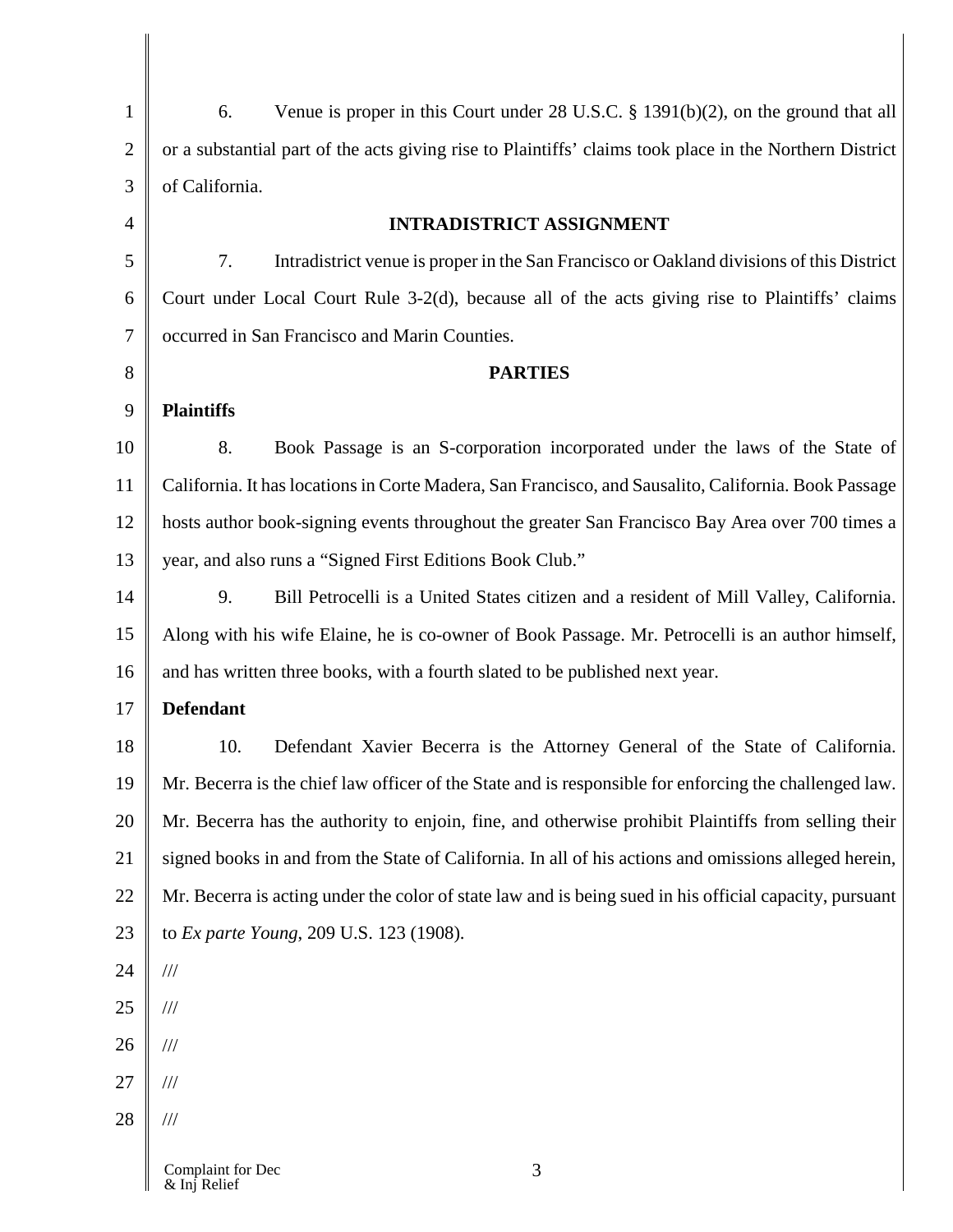| $\mathbf{1}$   | <b>FACTUAL ALLEGATIONS</b>                                                                            |
|----------------|-------------------------------------------------------------------------------------------------------|
| $\overline{2}$ | Book Passage hosts book signings and author events, and sells signed books---activities that          |
| 3              | are fundamental to First Amendment freedoms                                                           |
| 4              | 11.<br>In 1976, Mr. Petrocelli and his wife Elaine founded Book Passage in Larkspur,                  |
| 5              | California, with the goal of creating the best possible bookstore for the people of Marin County.     |
| 6              | Since that time, Book Passage has expanded to three stores.                                           |
| 7              | 12.<br>The Petrocellis are active in the bookselling community. Bill served two terms on              |
| 8              | the board of directors for the American Booksellers Association. Elaine was named "1997               |
| 9              | Bookseller of the Year" by <i>Publishers Weekly</i> magazine.                                         |
| 10             | 13.<br>The Petrocellis always dreamed of bringing "the world to Marin County," and they               |
| 11             | succeeded. Book Passage hosts more than 700 author events every year. At these events, authors        |
| 12             | give talks, engage in discussions, read passages from their books, and interact with readers.         |
| 13             | 14.<br>Authors appearing at Book Passage's author events discuss a wide-range of topics,              |
| 14             | including art and architecture, baseball, botany, economics, environmentalism, fashion, gardening,    |
| 15             | health care, literature, music, politics, religion, space exploration, zoology, and much more.        |
| 16             | 15.<br>Book Passage hosts established and new authors alike. High-profile authors who                 |
| 17             | have spoken and signed books at Book Passage's author events include Senator Bernie Sanders;          |
| 18             | Judy Collins; Jane Goodall; Ralph Nader; Caitlyn Jenner; John Kasich; Washington Post                 |
| 19             | columnists E.J. Dionne, Jr. and Charles Krauthammer; New York Times columnist Richard Brooks;         |
| 20             | Reason senior editor Brian Doherty; former Nixon-White House counsel John Dean; former                |
| 21             | congressman Barney Frank; and comedian Gilbert Gottfried.                                             |
| 22             | 16.<br>Author events provide an important forum for local and up-and-coming authors to                |
| 23             | spread their ideas and engage with their audience. The availability of author events is vital for the |
| 24             | sale of local books and books written by new authors.                                                 |
| 25             | 17.<br>Authors use these opportunities to engage with their audience. Author events often             |
| 26             | include a question and answer session where both author and community members discuss issues          |
| 27             | related to the book. These events frequently give authors new ideas for future topics, and give       |
| 28             | community members greater insight into the ideas presented in the books.                              |

II

I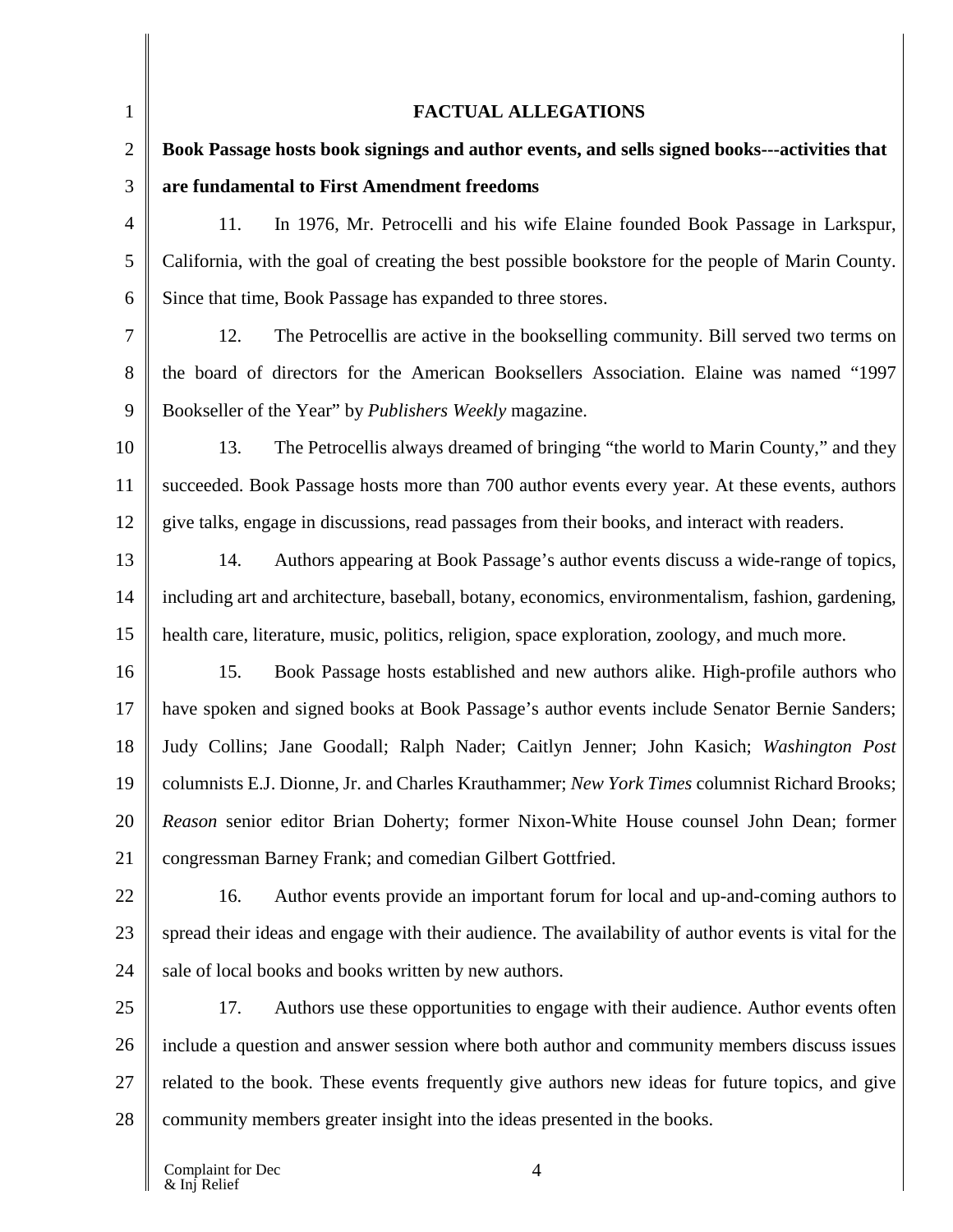1 2 18. Book Passage's author events serve as a valuable forum for the exchange of ideas.

3 4 19. A central component of these author events is the opportunity for authors and readers to interact by having their books signed. Authors often include a short note to a new book's owner. Some patrons ask that autographs be dedicated to a friend or relative.

5 6 7 8 9 20. For the past 12 years, Book Passage has offered the popular "Signed First Editions Club," a monthly bookclub through which subscribers receive a first-edition book signed by an emerging author. Selections from the club have gone on to win four Pulitzer Prizes, a Booker Prize, a National Book Award, and National Book Critics Circle Awards, and many other prestigious prizes.

10

# **Book Passage sells signed books from its stores**

11

21. After author events, Book Passage retains signed books to sell in its stores.

12 13 14 22. Each year Book Passage sells tens of thousands of signed books. The price for a signed book is the same as an unsigned book; Book Passage does not profit from the sale of the signature. Author signatures rarely add any value to the books sold.

15 16 17 23. Nearly all signed books sold at Book Passage are signed at author events; others are shipped directly from the author or publisher. There is little chance that any books sold at Book Passage are signed by anyone other than the author.

18 19 20 24. Because The Book's Passage's customers do not pay extra for the author's signature, there is no potential for financial harm to the customer from a fraudulent signature for the sale of a signed book.

#### 21 **The challenged law**

22 23 25. California Civil Code § 1739.7, as amended and effective January 1, 2017, imposes conditions on "dealers" who sell or offer to sell autographed memorabilia in or from California.

24 25 26. As originally drafted, Section 1739.7 applied only to dealers of "sports" memorabilia. (*See* Cal. Civ. Code § 1739.7 (originally enacted Sept. 12, 1992)).

26 27 28 27. Following the enactment of Assembly Bill 1570, Section 1739.7 now applies to a "dealer" of any "collectible," which is defined as an "autographed item sold or offered for sale in ///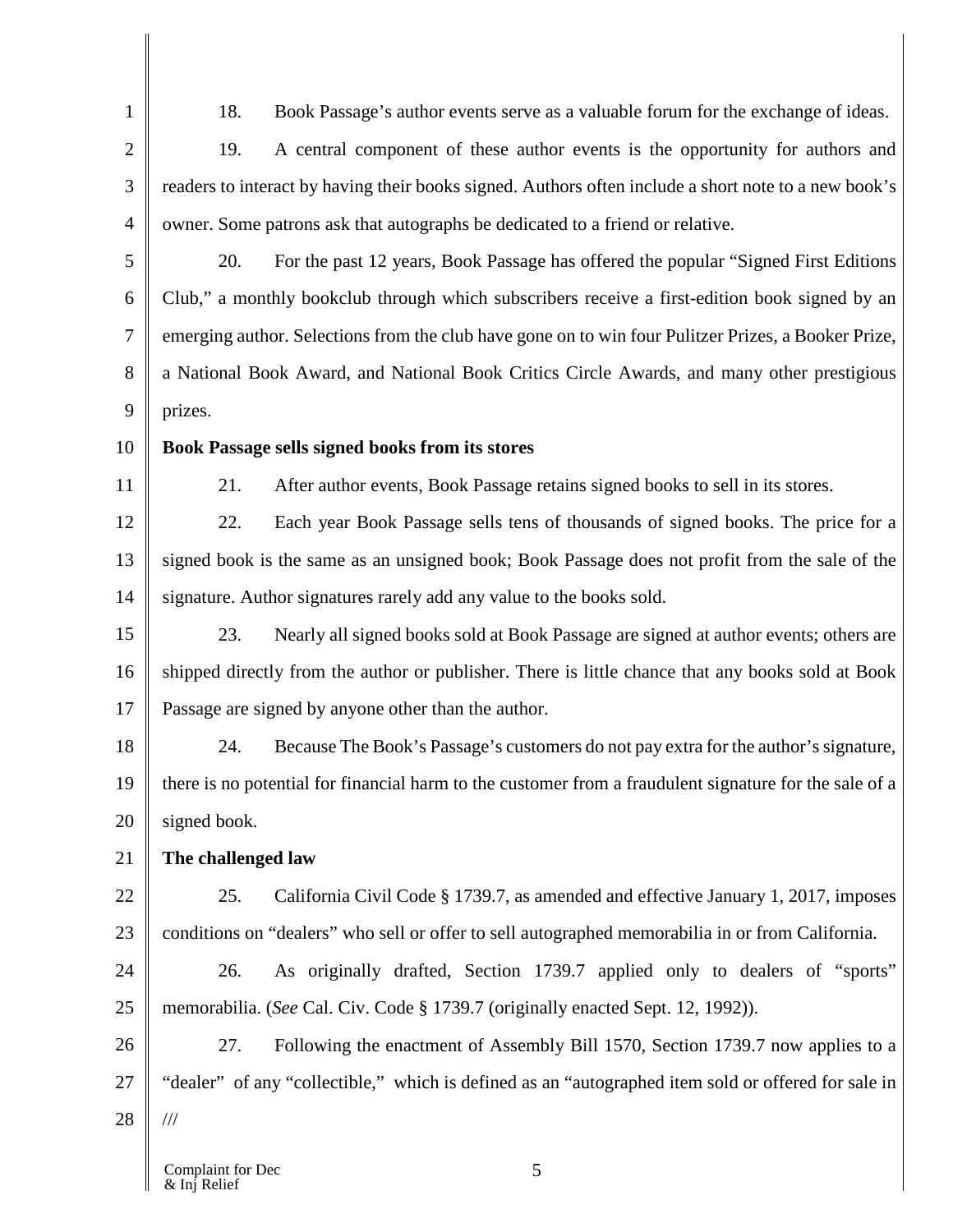| 1              | or from this state by a dealer to a consumer for five dollars (\$5) or more." Cal. Civ. Code                                                                                                                                                                                                                                                                                                                                                                                                              |  |  |
|----------------|-----------------------------------------------------------------------------------------------------------------------------------------------------------------------------------------------------------------------------------------------------------------------------------------------------------------------------------------------------------------------------------------------------------------------------------------------------------------------------------------------------------|--|--|
| $\overline{2}$ | \$1739.7(a)(2).                                                                                                                                                                                                                                                                                                                                                                                                                                                                                           |  |  |
| 3              | 28.<br>Section 1739.7 defines "dealer" as:                                                                                                                                                                                                                                                                                                                                                                                                                                                                |  |  |
| 4              | a person who is principally in the business of selling or offering for sale collectibles                                                                                                                                                                                                                                                                                                                                                                                                                  |  |  |
| 5              | in or from this state, exclusively or nonexclusively, or a person who by his or her<br>occupation holds himself or herself out as having knowledge or skill peculiar to<br>collectibles, or to whom that knowledge or skill may be attributed by his or her<br>employment of an agent or other intermediary that by his or her occupation holds                                                                                                                                                           |  |  |
| 6              |                                                                                                                                                                                                                                                                                                                                                                                                                                                                                                           |  |  |
| 7              | himself or herself out as having that knowledge or skill.                                                                                                                                                                                                                                                                                                                                                                                                                                                 |  |  |
| 8              | Cal. Civ. Code § 1739.7(a)(4)(A).                                                                                                                                                                                                                                                                                                                                                                                                                                                                         |  |  |
| 9              | 29.<br>Expressly excluded from the definition of a "dealer" are individuals who sign their                                                                                                                                                                                                                                                                                                                                                                                                                |  |  |
| 10             | autograph, pawnbrokers, and certain providers or operators of online marketplaces. Cal. Civ. Code                                                                                                                                                                                                                                                                                                                                                                                                         |  |  |
| 11             | \$1739.7(a)(4)(A).                                                                                                                                                                                                                                                                                                                                                                                                                                                                                        |  |  |
| 12             | 30.<br>Every time that a dealer sells or offers to sell an autographed item, she must provide                                                                                                                                                                                                                                                                                                                                                                                                             |  |  |
| 13             | a "certificate of authenticity," which must be in at least 10-point bold typeface, signed by the dealer                                                                                                                                                                                                                                                                                                                                                                                                   |  |  |
| 14             | or an authorized agent, and dated. Cal. Civ. Code § 1739.7(b).                                                                                                                                                                                                                                                                                                                                                                                                                                            |  |  |
| 15             | 31.<br>Under the law, each certificate of authenticity "shall do all of the following:"                                                                                                                                                                                                                                                                                                                                                                                                                   |  |  |
| 16             | (1) Describe the collectible and specify the name of the personality who                                                                                                                                                                                                                                                                                                                                                                                                                                  |  |  |
| 17             | autographed it.                                                                                                                                                                                                                                                                                                                                                                                                                                                                                           |  |  |
| 18             | (2) Either specify the purchase price and date of sale or be accompanied by<br>a separate invoice setting forth that information.                                                                                                                                                                                                                                                                                                                                                                         |  |  |
| 19             | (3) Contain an express warranty, which shall be conclusively presumed to                                                                                                                                                                                                                                                                                                                                                                                                                                  |  |  |
| 20             | be part of the bargain, of the authenticity of the collectible. This warranty shall not<br>be negated or limited by reason of the lack of words such as "warranty" or<br>"guarantee" or because the dealer does not have a specific intent or authorization to<br>make the warranty or because any statement relevant to the collectible is or purports<br>to be, or is capable of being, merely the dealer's opinion.<br>(4) Specify whether the collectible is offered as one of a limited edition and, |  |  |
| 21             |                                                                                                                                                                                                                                                                                                                                                                                                                                                                                                           |  |  |
| 22             |                                                                                                                                                                                                                                                                                                                                                                                                                                                                                                           |  |  |
| 23             | if so, specify $(A)$ how the collectible and edition are numbered and $(B)$ the size of<br>the edition and the size of any prior or anticipated future edition, if known. If the                                                                                                                                                                                                                                                                                                                          |  |  |
| 24             | size of the edition and the size of any prior or anticipated future edition is not known,<br>the certificate shall contain an explicit statement to that effect.                                                                                                                                                                                                                                                                                                                                          |  |  |
| 25             | (5) Indicate whether the dealer is surety bonded or is otherwise insured to                                                                                                                                                                                                                                                                                                                                                                                                                               |  |  |
| 26             | protect the consumer against errors and omissions of the dealer and, if bonded or<br>insured, provide proof thereof.                                                                                                                                                                                                                                                                                                                                                                                      |  |  |
| 27             | (6) Indicate the last four digits of the dealer's resale certificate number from                                                                                                                                                                                                                                                                                                                                                                                                                          |  |  |
| 28             | the State Board of Equalization.                                                                                                                                                                                                                                                                                                                                                                                                                                                                          |  |  |
|                | Complaint for Dec<br>6<br>& Inj Relief                                                                                                                                                                                                                                                                                                                                                                                                                                                                    |  |  |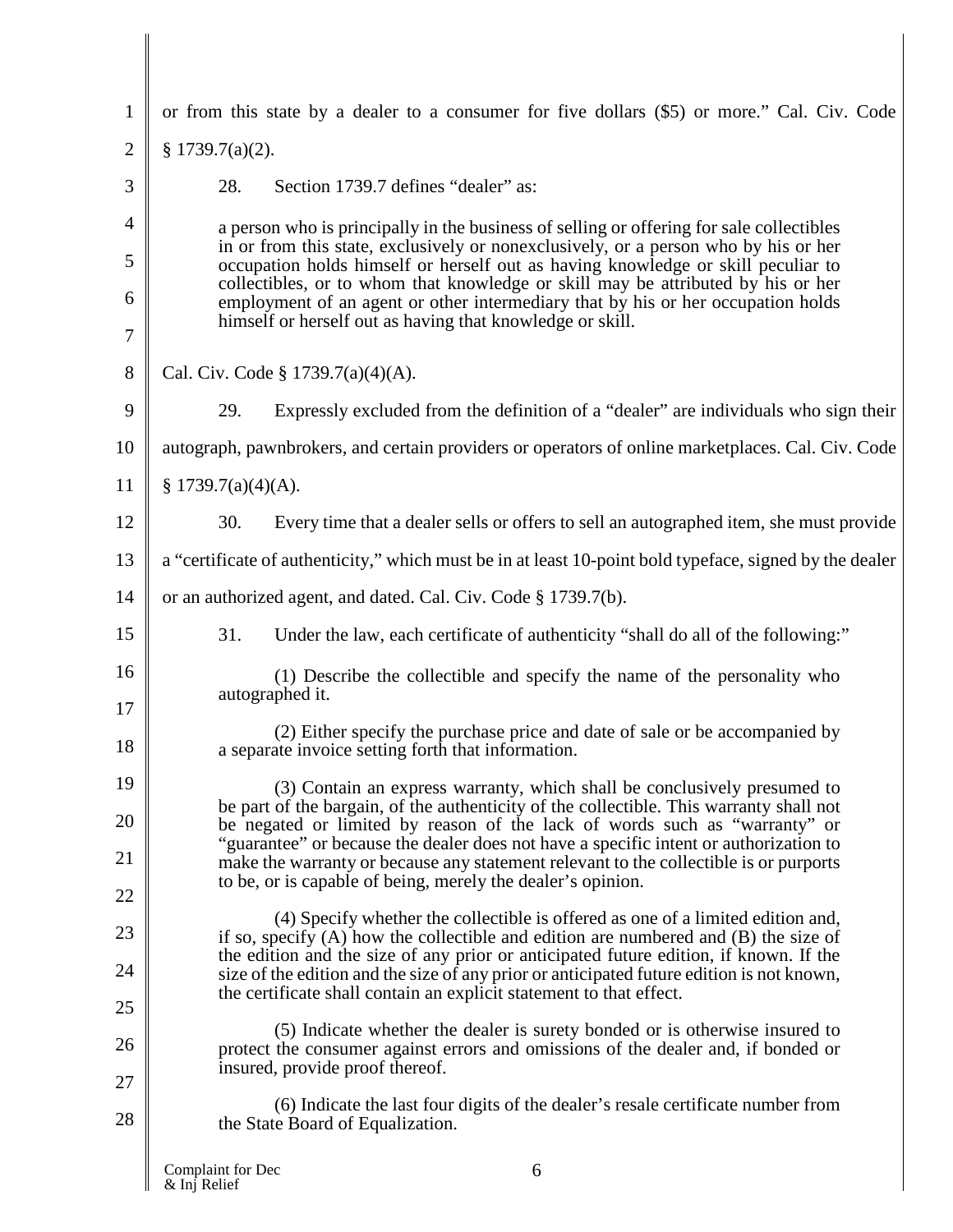| 1      | (7) Indicate whether the item was autographed in the presence of the dealer<br>and specify the date and location of, and the name of a witness to, the autograph                                                                    |  |  |
|--------|-------------------------------------------------------------------------------------------------------------------------------------------------------------------------------------------------------------------------------------|--|--|
| 2      | signing.                                                                                                                                                                                                                            |  |  |
| 3      | (8) Indicate whether the item was obtained or purchased from a third party.<br>If so, indicate the name and address of this third party.                                                                                            |  |  |
| 4      | (9) Include an identifying serial number that corresponds to an identifying                                                                                                                                                         |  |  |
| 5<br>6 | number printed on the collectible item, if any. The serial number shall also be printed<br>on the sales receipt. If the sales receipt is printed electronically, the dealer may<br>manually write the serial number on the receipt. |  |  |
| 7      | Cal. Civ. Code § 1739.7(b).                                                                                                                                                                                                         |  |  |
| 8      | 32.<br>When an item was autographed in the presence of a dealer, the law requires dealers                                                                                                                                           |  |  |
| 9      | to disclose on the certificate of authenticity, among other things, the name of a third-party witness                                                                                                                               |  |  |
|        | to the signing. Cal. Civ. Code $\S 1739.7(b)(7)$ .                                                                                                                                                                                  |  |  |
| 10     |                                                                                                                                                                                                                                     |  |  |
| 11     | 33.<br>Similarly, when an autographed item is obtained from a third party, a dealer must                                                                                                                                            |  |  |
| 12     | disclose in the certificate of authenticity the third party's name and address. Cal. Civ. Code                                                                                                                                      |  |  |
| 13     | § 1739.7(b)(8). Dealers must maintain such personal information about their patrons for 7 years.                                                                                                                                    |  |  |
| 14     | 34.<br>Dealers are compelled to retain a copy of each certificate of authenticity for at least                                                                                                                                      |  |  |
| 15     | seven years. Cal. Civ. Code § 1739.7(b).                                                                                                                                                                                            |  |  |
| 16     | 35.<br>Dealers are required to post signs about the autograph law at particular places within                                                                                                                                       |  |  |
| 17     | their places of business; include disclosures if they sell collectibles by mail-order or on-line; and                                                                                                                               |  |  |
| 18     | bring examples of certificates of authenticities to trade shows. Cal. Civ. Code $\S 1739.7(d)$ , (e), and                                                                                                                           |  |  |
| 19     | (f).                                                                                                                                                                                                                                |  |  |
| 20     | 36.<br>Section 1739.7 subjects dealers to the risk of substantial penalties—even when no                                                                                                                                            |  |  |
| 21     | intentional or reckless wrongdoing exists. Consumers who suffer injury because a dealer either                                                                                                                                      |  |  |
| 22     | (a) failed to provide a certificate of authenticity or (b) provided a false certificate of authenticity,                                                                                                                            |  |  |
| 23     | "shall be entitled" to recover, in addition to actual damages, a civil penalty in an amount equal to                                                                                                                                |  |  |
| 24     | 10 times actual damages, plus court costs, reasonable attorney's fees, interest, and expert witness                                                                                                                                 |  |  |
| 25     | fees. <i>Id.</i> § 1739.7(g). Moreover, Section 1739.7 grants courts the discretion to award additional                                                                                                                             |  |  |
| 26     | damages based on the "egregiousness of the dealer's conduct." Id.                                                                                                                                                                   |  |  |
| 27     | $\frac{1}{1}$                                                                                                                                                                                                                       |  |  |
| 28     | ///                                                                                                                                                                                                                                 |  |  |
|        | Complaint for Dec<br>7                                                                                                                                                                                                              |  |  |

& Inj Relief

I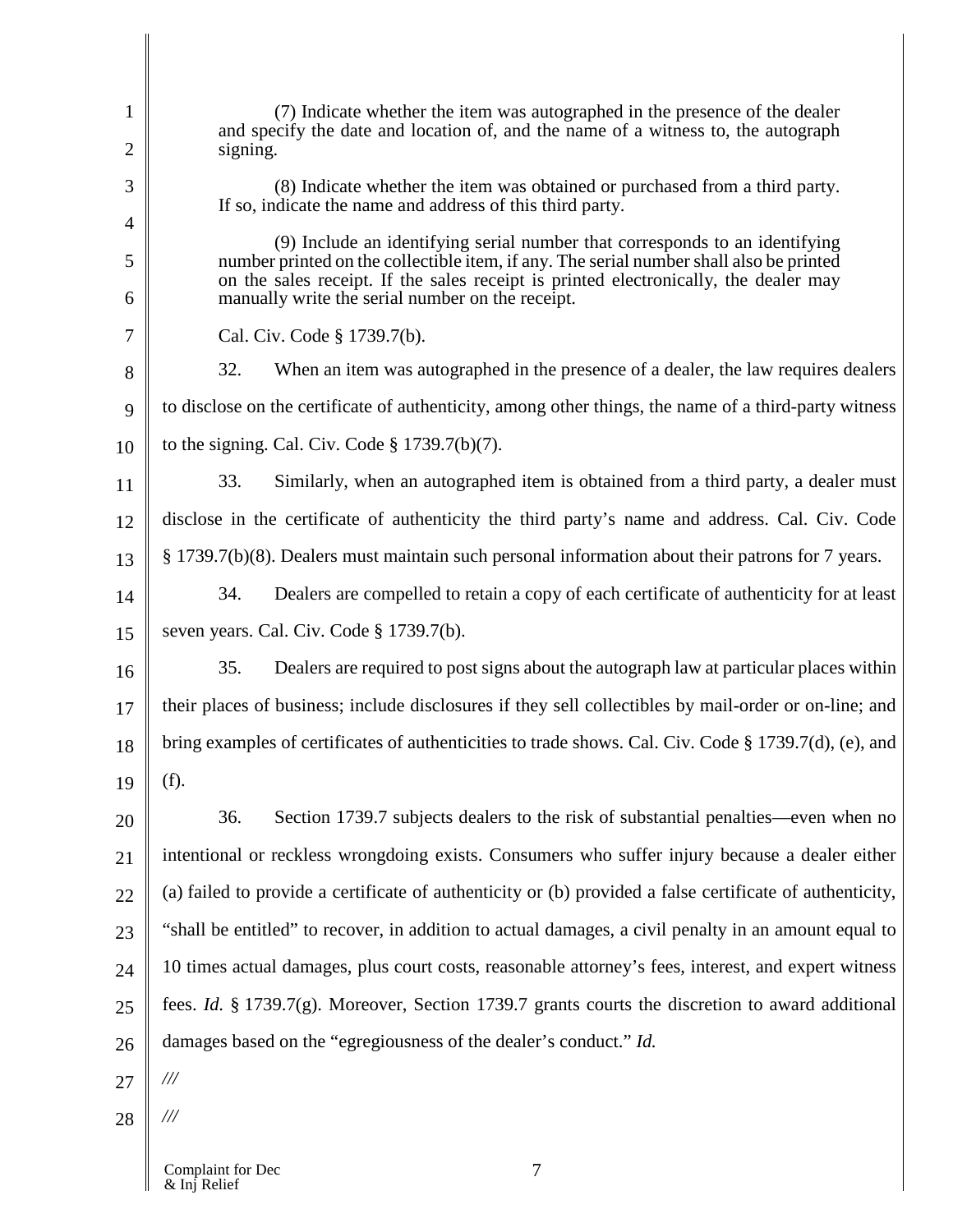1 2

3

## **Plaintiffs are threatened by Section 1739.7**

37. Plaintiffs sell "collectibles" as defined in California Civil Code section 1739.7(a)(2). Every year, Book Passage sells tens of thousands of signed books for more than five dollars.

4 5 6 7 38. Book Passage and Mr. Petrocelli believe they are "dealers" as defined by Section 1739.7(a)(4)(A). They are principally engaged in the sale of signed books, and are widely recognized as having knowledge and skill peculiar to signed books. Accordingly, Plaintiffs are "dealers" engaged in the sale of "collectibles" under Section 1739.7(a)(4)(A).

8 9 10 39. Section 1739.7 requires Book Passage and Mr. Petrocelli to prepare, and for at least seven years retain a copy of, a certificate of authenticity for every autographed book that they sell or offer for sale in or from California for \$5.00 or more.

11

### **INJUNCTIVE RELIEF ALLEGATIONS**

12 13 40. Plaintiffs incorporate and re-allege each and every allegation contained in the preceding paragraphs of this Complaint.

14 15 16 17 18 19 20 21 22 23 41. Defendant enforces the criminal penalties required by the challenged law. Section 1739.7 chills the First Amendment rights of booksellers like Plaintiffs. Section 1739.7 places significant compliance burdens on Plaintiffs' ability to sell autographed books and also threatens the imposition of actual damages, a civil penalty in an amount equal to 10 times actual damages, costs, reasonable attorney's fees, expert-witness fees—without any showing of intentionally wrongful conduct—as well as "additional damages" based on a court's determination of the "egregiousness of the dealer's conduct." Because of these burdens and potential penalties, Plaintiffs are now and will continue to be burdened in the exercise of their First Amendment rights. These burdens are arbitrary and irrational, as pawn brokers and online marketers are exempted from Section 1739.7.

24 25 26 42. If not enjoined by this Court, Defendant will continue to enforce Section 1739.7 in contravention of Plaintiffs' rights under the First and Fourteenth Amendments to Constitution of the United States.

27

43. Accordingly, permanent injunctive relief is appropriate.

28 ///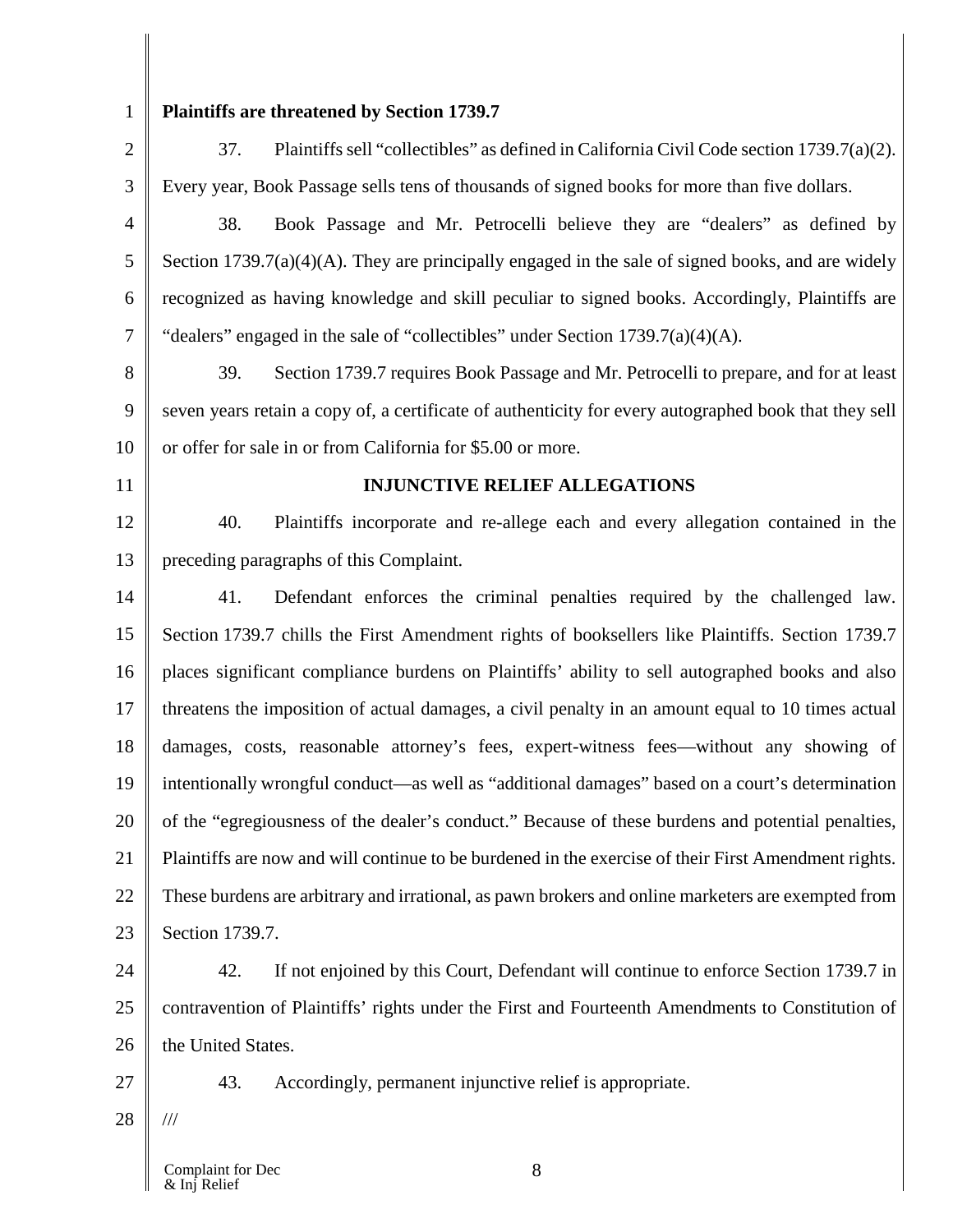| 1              | DECLARATORY RELIEF ALLEGATIONS                                                                        |  |
|----------------|-------------------------------------------------------------------------------------------------------|--|
| $\overline{2}$ | 44.<br>Plaintiffs incorporate and re-allege each and every allegation contained in the                |  |
| 3              | preceding paragraphs of this Complaint.                                                               |  |
| $\overline{4}$ | 45.<br>An actual and substantial controversy exists between Plaintiffs and Defendant as to            |  |
| 5              | their respective legal rights and duties. Pursuant to 42 U.S.C. § 1983, Plaintiffs contend that       |  |
| 6              | Section 1739.7 on its face and as applied to Plaintiffs violates the First Amendment and the Equal    |  |
| 7              | Protection Clause of the Fourteenth Amendment. Defendant disputes that Section 1739.7 is              |  |
| 8              | unconstitutional.                                                                                     |  |
| 9              | 46.<br>There is a present justiciable controversy between the parties regarding the                   |  |
| 10             | constitutionality and legality of Section 1739.7. Plaintiffs will be directly, adversely, and         |  |
| 11             | irreparably harmed by Defendant's actions enforcing and administering Section 1739.7, and             |  |
| 12             | Defendant's continuing administration, implementation, reliance, and enforcement of                   |  |
| 13             | Section 1739.7 now and in the future. A judicial determination of rights and responsibilities arising |  |
| 14             | from this actual controversy is necessary and appropriate at this time.                               |  |
| 15             | <b>CLAIMS FOR RELIEF</b>                                                                              |  |
| 16             | <b>First Claim for Relief:</b>                                                                        |  |
| 17             | The Autograph Law unconstitutionally burdens protected speech                                         |  |
| 18             | in violation of the First Amendment                                                                   |  |
| 19             | 47.<br>Book Passage and Mr. Petrocelli incorporate and re-allege each and every allegation            |  |
| 20             | contained in the preceding paragraphs of this Complaint.                                              |  |
| 21             | 48.<br>Book Passage and Mr. Petrocelli, through the sale of autographed books, hosting                |  |
| 22             | author-events, and managing the Signed First Editions Book Club, have engaged in and desire to        |  |
| 23             | continue engaging in constitutionally protected speech.                                               |  |
| 24             | 49.<br>The challenged law infringes on the free-speech rights of Plaintiffs by imposing               |  |
| 25             | burdensome oversight and record-keeping tasks in connection with the sale of autographed books,       |  |
| 26             | and further, by subjecting Plaintiffs to punitive civil damages, even when no intentional or reckless |  |
| 27             | conduct has taken place.                                                                              |  |
| 28             | 50.<br>Section 1739.7 is a speaker-based burden on speech.                                            |  |
|                |                                                                                                       |  |

 $\mathbf l$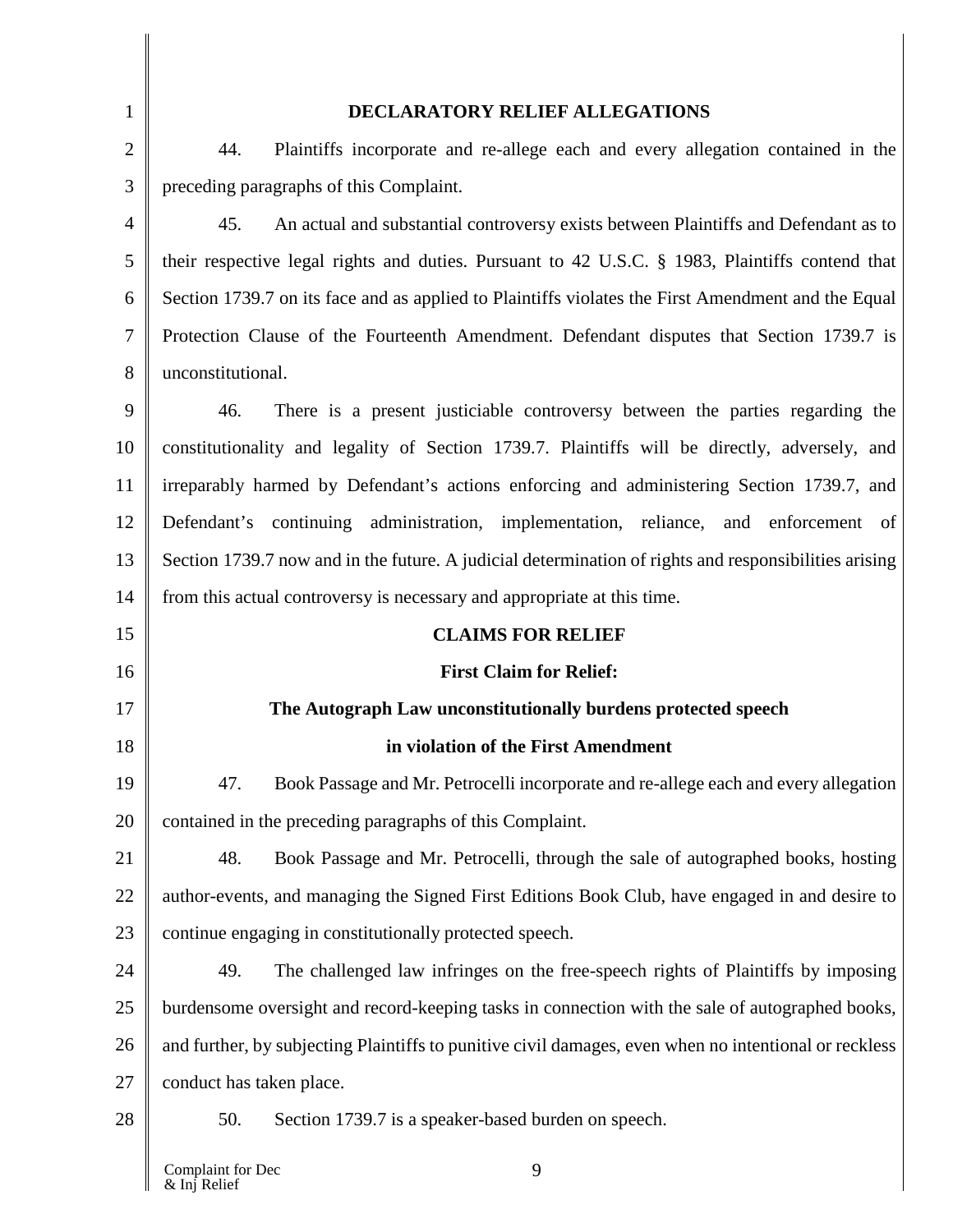| $\mathbf{1}$   | 51.                                                                                                    | The challenged law is not narrowly tailored to a compelling state interest.                         |
|----------------|--------------------------------------------------------------------------------------------------------|-----------------------------------------------------------------------------------------------------|
| $\overline{2}$ | 52.                                                                                                    | The law is more burdensome than necessary to protect the public from fraud.                         |
| 3              | Plaintiffs do not profit from the sale of autographs, and the books Plaintiffs sell have little chance |                                                                                                     |
| $\overline{4}$ | of containing fraudulent autographs.                                                                   |                                                                                                     |
| 5              | 53.                                                                                                    | In fact, the infringements are so burdensome that unless the challenged law is                      |
| 6              |                                                                                                        | invalidated, Plaintiffs will discontinue both the author events, selling autographed books, and the |
| $\overline{7}$ | Signed First Editions Club.                                                                            |                                                                                                     |
| 8              | 54.                                                                                                    | The state could adequately protect the public through less restrictive means.                       |
| 9              | 55.                                                                                                    | By enforcing Section 1739.7, Defendant, acting under color of state law,                            |
| 10             | unconstitutionally deprives Book Passage and Mr. Petrocelli of their constitutional rights under the   |                                                                                                     |
| 11             | First and Fourteenth Amendments to the United States Constitution.                                     |                                                                                                     |
| 12             |                                                                                                        | <b>Second Claim for Relief:</b>                                                                     |
| 13             |                                                                                                        | The Autograph Law is unconstitutionally overbroad                                                   |
| 14             |                                                                                                        | in violation of the First Amendment                                                                 |
| 15             | 56.                                                                                                    | Plaintiffs incorporate and re-allege each and every allegation contained in the                     |
| 16             | preceding paragraphs of this Complaint.                                                                |                                                                                                     |
| 17             | 57.                                                                                                    | The First Amendment requires that the government regulate as little speech as                       |
| 18             | necessary to further its goal. Where the government regulates too much speech, plaintiffs may          |                                                                                                     |
| 19             | challenge that regulation under the First Amendment overbreadth doctrine, even if their own speech     |                                                                                                     |
| 20             | can constitutionally be restricted. Broadrick v. Oklahoma, 413 U.S. 601, 614 (1973).                   |                                                                                                     |
| 21             | 58.                                                                                                    | The autograph law will chill truthful, non-misleading speech that is protected by the               |
| 22             | First Amendment.                                                                                       |                                                                                                     |
| 23             | 59.                                                                                                    | The autograph law will stifle the signing of autographs, which are themselves                       |
| 24             | protected speech.                                                                                      |                                                                                                     |
| 25             | 60.                                                                                                    | The autograph law will chill authors' ability to write inscriptions to their readers.               |
| 26             | 61.                                                                                                    | The autograph law will chill the First Amendment rights of Book Passage's                           |
| 27             | customers by discouraging them from attending author events and obtaining autographed books.           |                                                                                                     |
| 28             | $\frac{1}{1}$                                                                                          |                                                                                                     |
|                | Complaint for Dec<br>& Inj Relief                                                                      | 10                                                                                                  |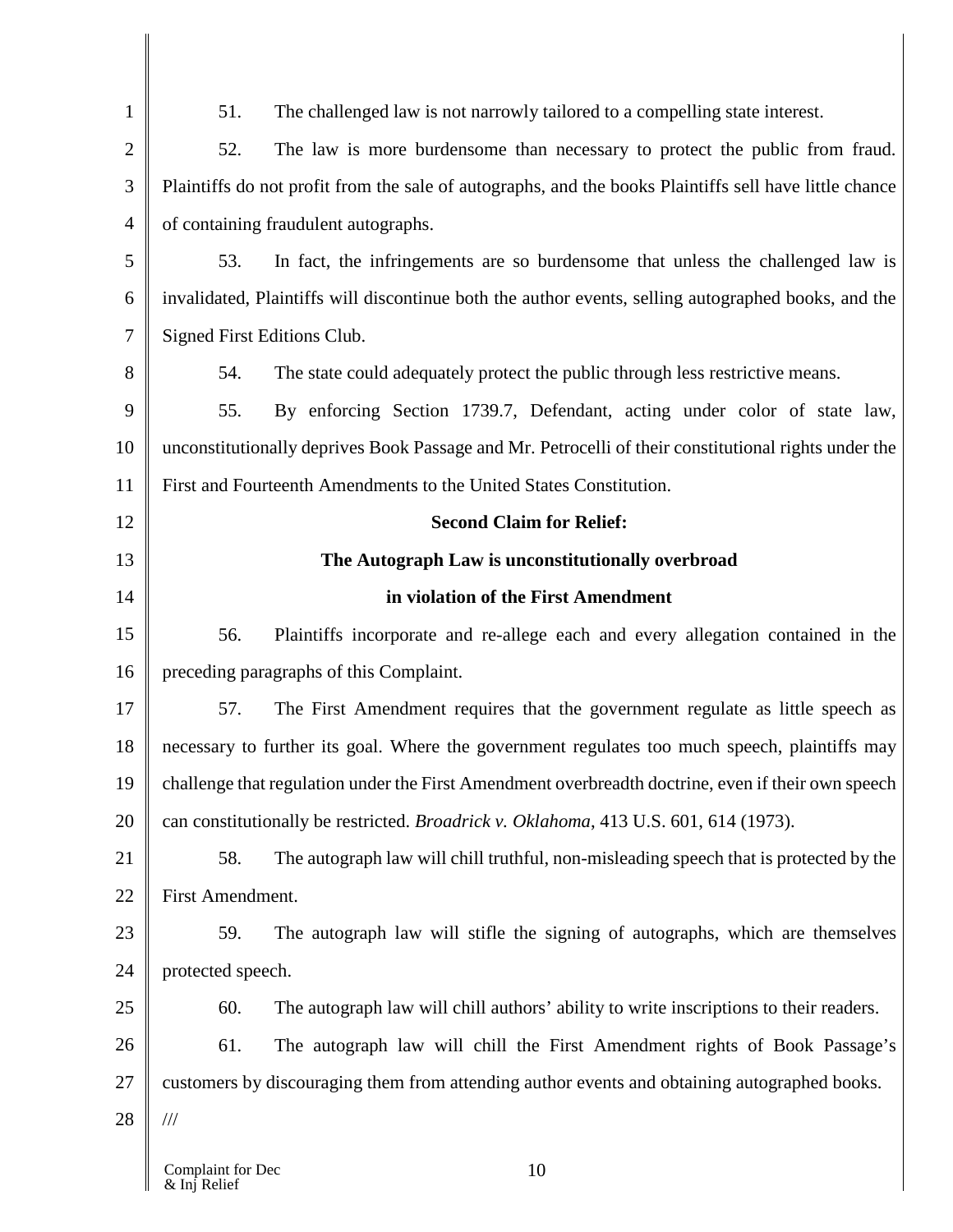1 2 3 4 5 6 7 8 9 10 11 12 13 14 15 16 17 18 19 20 21 22 23 24 25 26 27 28 62. The autograph law will chill Book Passage's customers' rights to purchase and sell books anonymously, and that will burden Plaintiffs' and others' ability to obtain signed books for resale. 63. Moreover, Section 1739.7 applies to *any* signatures on a "collectible." Therefore, a book originally given as a gift and signed by the gift-giver ("Love, Your Friend John") that is later re-sold, would also be subject to Section 1739.7—even though the author's signature does not appear in the book. 64. For these and other reasons, Section 1739.7 burdens a vast amount of constitutionally protected speech and is facially overbroad. 65. By enforcing Section 1739.7, Defendant, acting under color of state law, unconstitutionally deprives Book Passage, Mr. Petrocelli, and others of their freedoms of speech, which are protected by the First and Fourteenth Amendments to the United States Constitution. **Third Claim for Relief: The Autograph Law discriminates against Plaintiffs in violation of the Equal Protection Clause** 66. Plaintiffs incorporate and re-allege each and every allegation contained in the preceding paragraphs of this Complaint. 67. Section 1739.7 exempts from its requirements certain pawn brokers and online marketers, and it thereby creates an irrational and arbitrary distinction among those who sell or offer to sell collectibles. 68. The Equal Protection Clause of the Fourteenth Amendment prohibits government from treating similarly situated persons differently unless the reasons for doing so are rationally related to a legitimate governmental interest. 69. Exempting pawn brokers and online marketers from the requirements of Section 1739.7 bears no rational relationship to any legitimate governmental interest. 70. Pawn brokers and online marketers are just as likely, if not more likely, to engage in sales of fraudulent autographs. ///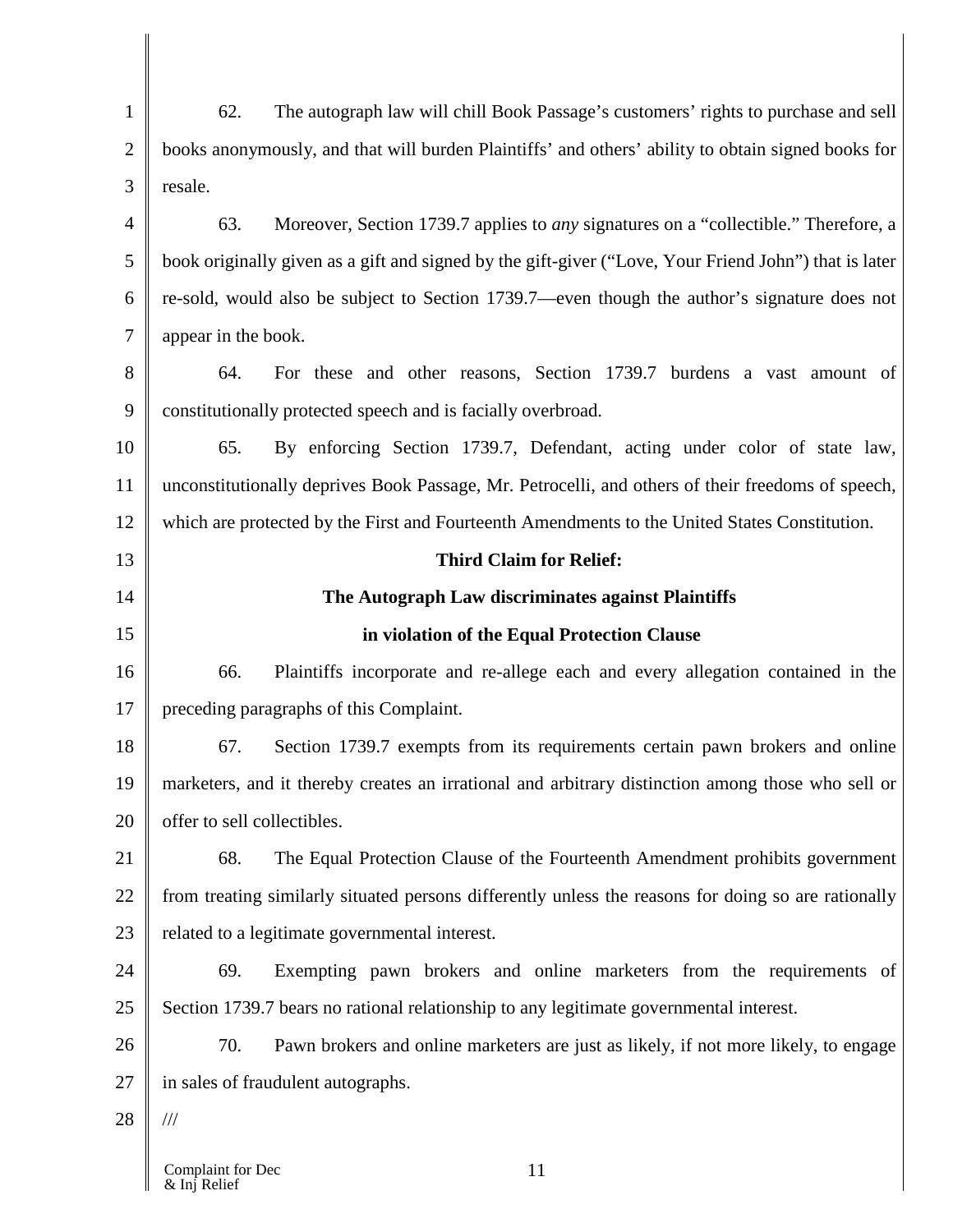| $\mathbf{1}$   | By enforcing the unequal definitions of "dealer" in Section 1739.7, Defendant,<br>71.                    |  |
|----------------|----------------------------------------------------------------------------------------------------------|--|
| $\overline{2}$ | acting under of color of state law, irrationally and arbitrarily discriminates against Plaintiffs and in |  |
| 3              | favor of special interests—pawn brokers and online marketers—in violation of Plaintiffs' right to        |  |
| $\overline{4}$ | equal protection of the laws.                                                                            |  |
| 5              | <b>PRAYER FOR RELIEF</b>                                                                                 |  |
| 6              | WHEREFORE, Plaintiffs Book Passage and William Petrocelli request the following relief:                  |  |
| $\tau$         | 1.<br>Entry of a declaratory judgment that:                                                              |  |
| 8              | As-applied to Plaintiffs, California Civil Code § 1739.7 infringes the<br>a.                             |  |
| 9              | freedom of speech in violation of the First and Fourteenth Amendments to the United States               |  |
| 10             | Constitution;                                                                                            |  |
| 11             | $\mathbf b$ .<br>On its face, California Civil Code § 1739.7 is overbroad in violation of the            |  |
| 12             | First and Fourteenth Amendments to the United States Constitution;                                       |  |
| 13             | California Civil Code § 1739.7 deprives Plaintiffs of equal protection of the<br>c.                      |  |
| 14             | laws in violation of the Equal Protection Clause of the Fourteenth Amendment to the United               |  |
| 15             | <b>States Constitution;</b>                                                                              |  |
| 16             | Entry of a permanent injunction against Defendant, his agents, representatives, and<br>2.                |  |
| 17             | employees, from enforcing California Civil Code § 1739.7, as well as any and all implementing            |  |
| 18             | administrative rules and regulations, and the policies and practices by which Defendant enforces         |  |
| 19             | these provisions;                                                                                        |  |
| 20             | 3.<br>An award of attorney's fees, costs, and expenses in this action pursuant to 42 U.S.C.              |  |
| 21             | § 1988; and                                                                                              |  |
| 22             | $/\!/ \!/$                                                                                               |  |
| 23             | $/\!/ \!/$                                                                                               |  |
| 24             | $/\!/ \!/$                                                                                               |  |
| 25             | $/\!/ \!/$                                                                                               |  |
| 26             | $/\!/ \!/$                                                                                               |  |
| 27             | $/\!/ \!/$                                                                                               |  |
| 28             | $/\!/ \!/$                                                                                               |  |
|                | Complaint for Dec<br>12<br>& Inj Relief                                                                  |  |

& Inj Relief